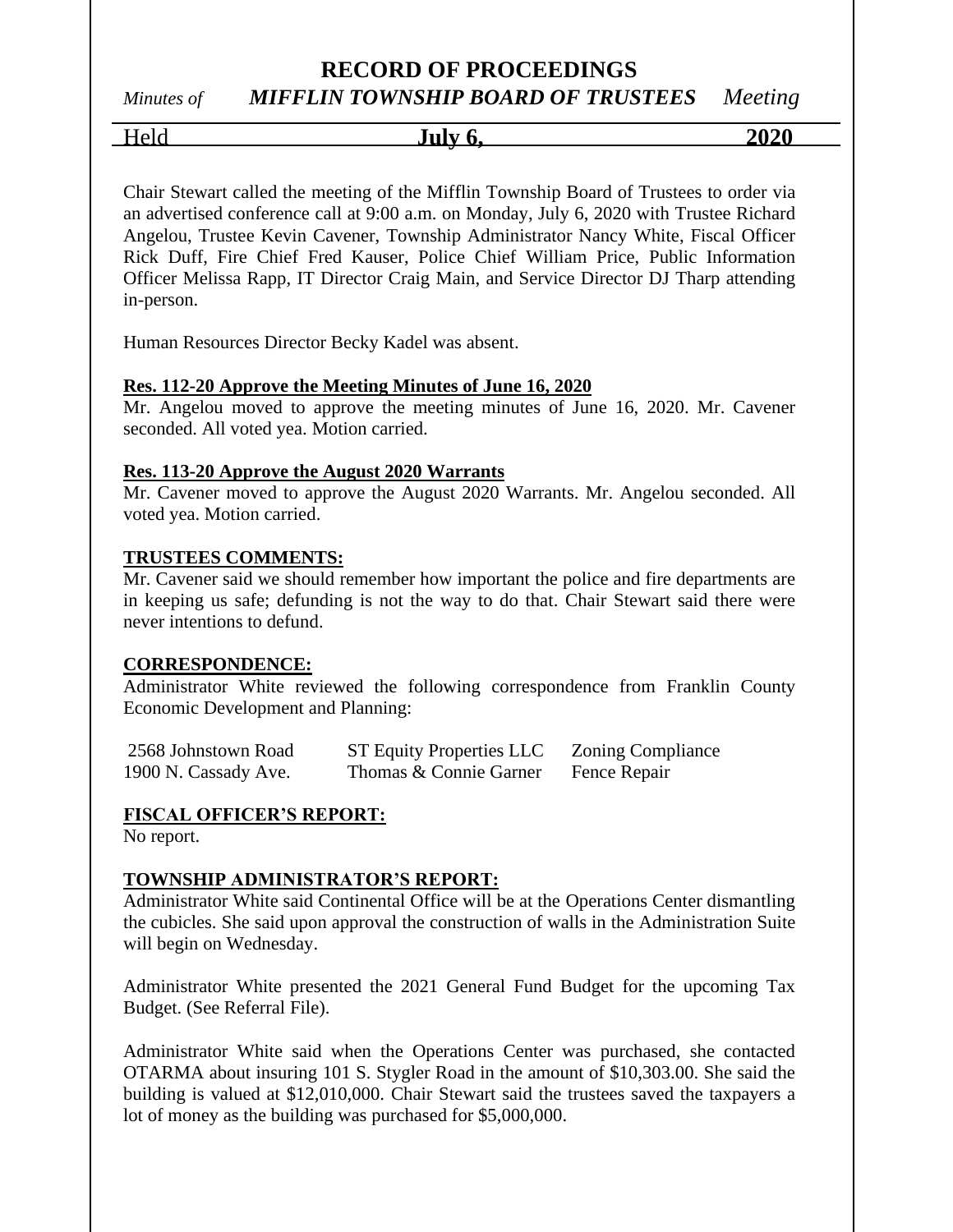*Minutes of MIFFLIN TOWNSHIP BOARD OF TRUSTEES Meeting*

| T<br>$\sim$ '<br>$\cdot$ | $\int$ uly $\ell$ | 2020<br>. |
|--------------------------|-------------------|-----------|
|                          |                   |           |

Administrator White requested the approval to purchase insurance coverage for 101 S. Stygler Road from OTARMA in the amount of \$10.303.00.

## **Res. 114-20 Approve the purchase of insurance coverage from OTARMA for 101 S. Stygler Road in the amount of \$10,303.00.**

Chair Stewart move to approved purchase of insurance coverage from OTARMA for 101 S. Stygler Road in the amount of \$10,303.00. Mr. Cavener seconded. All voted yea. Motion carried.

Administrator White said Mifflin Township was awarded the OPWC Small Government Grant for improvements to be made on Drake Road in the amount of \$161,560 or 67% of the total project costs. She said that going forward someone needs to be designated to sign-off on the paperwork. She said since Mr. Tharp will be retiring at the end of the month, she is requesting to be appointed as the project CEO to enter into agreements with OPWC in order to continue moving forward with the project.

## **Res. 115-20 Authorize Township Administrator Nancy White be appointed as the project CEO pertaining to the OPWC Small Government Grant for improvements on Drake Road.**

Mr. Angelou moved to authorize Township Administrator Nancy White to be appointed as the project CEO pertaining to the OPWC Small Government Grant for improvements on Drake Road. Mr. Cavener seconded. All voted yea. Motion carried. (See Referral File.)

Chair Stewart requested Mr. Tharp send a letter to the affected residents with the pertinent Drake Road project information. Mr. Tharp agreed to do so.

Administrator White presented performance evaluations and requested step increases for Rebecca Rousseau and Hollie Wonderly, effective June 28, 2020 as stated in her memo. She said next year, Fiscal Officer Duff will be doing the performance review for Ms. Rousseau as she will be reporting to him.

## **Res. 116-20 Accept the performance evaluation and approve a step increase for Ms. Rebecca Rousseau effective June 28, 2020.**

Mr. Cavener moved to accept the performance evaluation and approve a step increase for Ms. Rebecca Rousseau effective June 28, 2020. Chair Stewart seconded. All voted yea. Motion carried. (See Referral File.)

## **Res. 117–20 Accept the performance evaluation and approve a step increase for Ms. Hollie Wonderly effective June 28, 2020.**

Mr. Cavener moved to accept the performance evaluation and approve a step increase for Ms. Rebecca Rousseau effective June 28, 2020. Mr. Angelou seconded. All voted yea. Motion carried. (See Referral File.)

Administrator White said that on July 1, 2020 Franklin County deposited \$93,000.00 into Mifflin's account from the CARES Act. She said this is money from the Federal government that was transferred to the State, then to Franklin County, then to the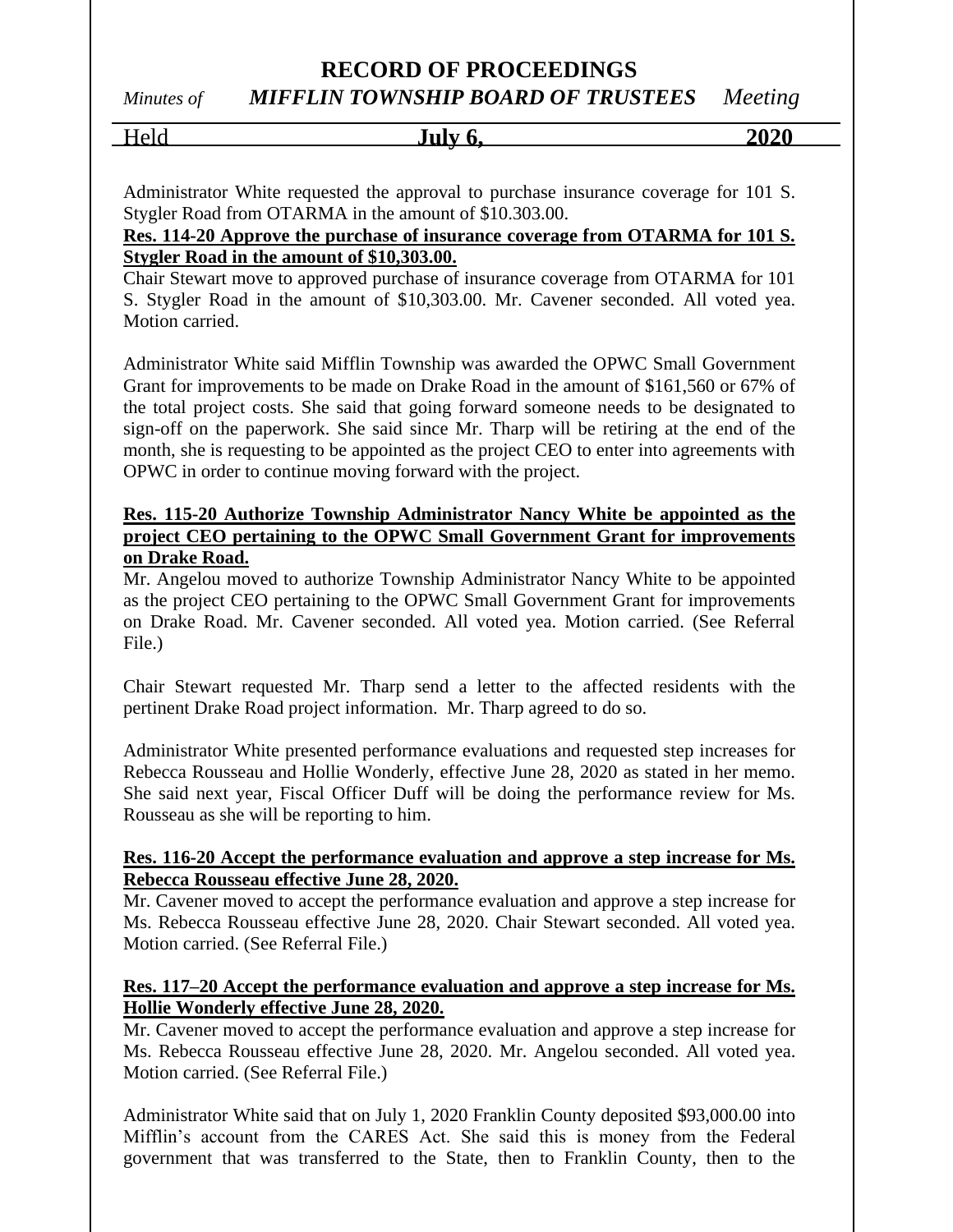*Minutes of MIFFLIN TOWNSHIP BOARD OF TRUSTEES Meeting*

Held **July 6, 2020**

townships. She said any qualifying COVID19-related expenses incurred from March 1st until the end of the year can be reimbursed, such as Workers' Compensation claims, COVID19 testing and unemployment claims. She said payroll expenses must be unbudgeted to qualify for reimbursement.

#### **HUMAN RESOURCES:**

As Becky Kadel, Human Resources Director, was absent from today's meeting, Administrator White agreed to present on her behalf.

Administrator White presented Ms. Kadel's Paycor Benefits Advisor Pro proposal and requested approval to purchase Paycor's application for future benefits processing. She said changes will be made by the employee via Paycor for life events such as marriage, birth of a child, divorce, etc. She said this eliminates a lot of paperwork. It will take 12 – 16 weeks to set up. She said the application would be ready to use by Open Enrollment at the end of January or the beginning of February 2021.

Chair Stewart said she liked Ms. Kadel's project proposal; it was precise.

#### **Res. 118–20 Approve the purchase of Paycor's Benefits Advisor Pro application in the amount of \$7,870.00 based on 130 employees.**

Mr. Cavener moved to approve the purchase of Paycor's Benefits Advisor Pro application in the amount of \$7,870.00 based on 130 employees. Chair Stewart seconded. All voted yea. Motion carried. (See Referral File.)

Mr. Duff thanked the Trustees for approving the application. He said it will prevent a lot of payroll issues.

## **PUBLIC INFORMATION OFFICER:**

Ms. Rapp shared additional logo designs for consideration. She said at the next meeting she will show the new website. Mr. Cavener requested wording be added to the "M" logo and requested an updated rendition of the logo at the next meeting. Mr. Angelou liked the logo which had Mifflin Township spelled out. Mr. Angelou requested "1811" be added below it. Both Mr. Cavener and Mr. Angelou said they did not care for the sunrise logo. Chair Stewart said we may not want to rush into selecting a logo until we come to a decision about signage/branding for the new building. The Trustees selected a temporary logo, the big M, for usage on the website for the time being. Chair Stewart said she would like the department heads' opinions on a logo also.

Chair Stewart requested Ms. Rapp check the old website for outdated information, for example, replacing Mr. Spanovich with Mr. Duff's information. Ms. Rapp said we are in a transition phase with the website, so it is helpful to point out information that needs updated or corrected so she can change it on the old and new website.

Ms. Rapp said her intern, Ms. Regan Nagel, has been working on the monthly report, but is a little bit behind on it. Ms. Rapp said she and Ms. Nagel have been posting a lot of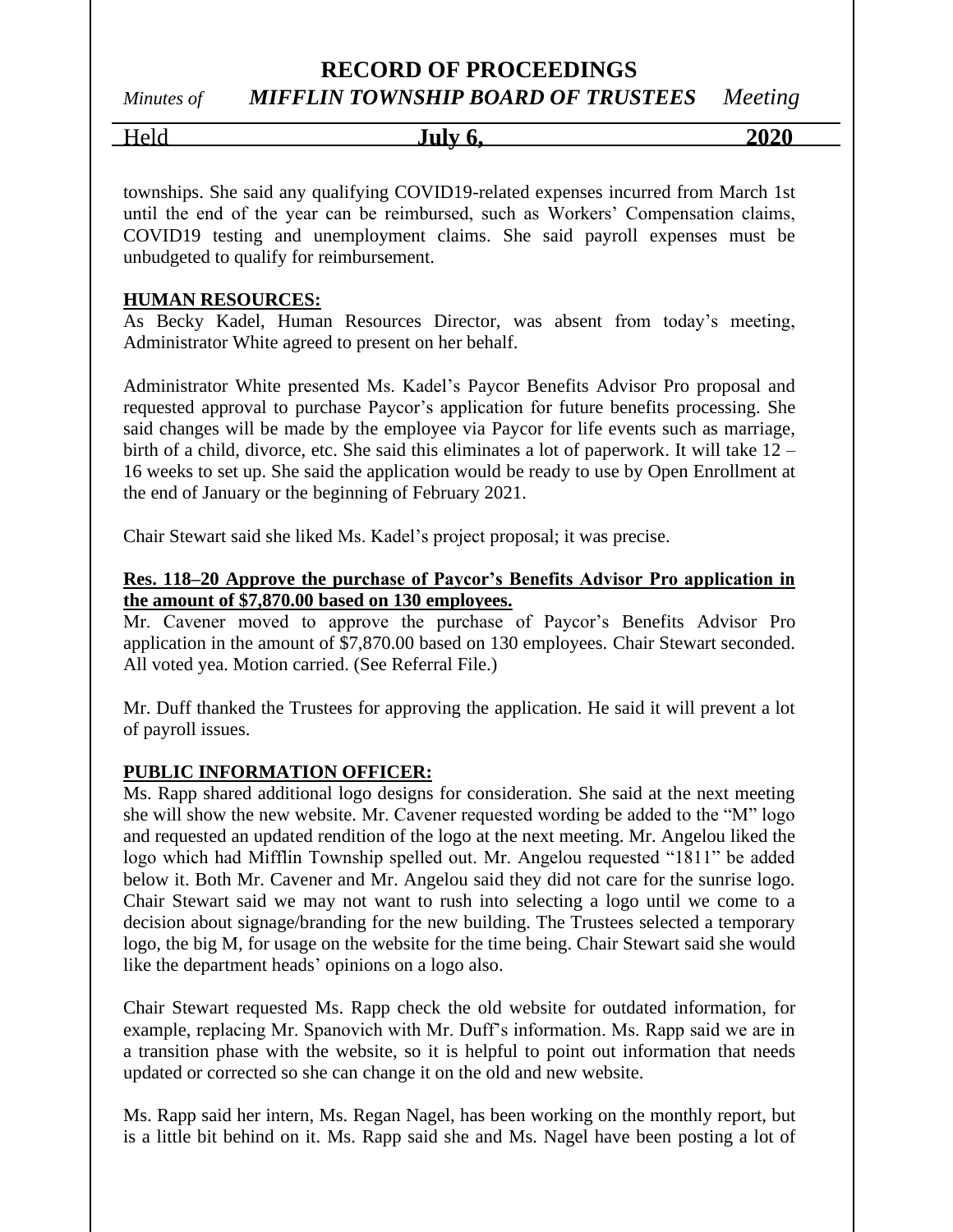*Minutes of MIFFLIN TOWNSHIP BOARD OF TRUSTEES Meeting*

| Held | July 6. | 2020 |
|------|---------|------|
|      |         |      |

information on social media. Ms. Rapp said she will include information from the monthly Gahanna Police meetings.

## **SERVICE:**

Mr. Tharp said Franklin Co. Public Health received a grant for removing trash tires. This will take place in the township on Saturday, August  $15<sup>th</sup>$ , 9:00 a.m. – 12:00 p.m. at Station 132. Mr. Tharp said post cards will be sent advertising this and Ms. Rapp said she will post the information on the website and social media.

Mr. Tharp said 31 foundations have been poured this year; 78 burials have taken place; and 48 graves have been sold.

Mr. Tharp said Station 133 now has hot water as the hot water tank quit working and was recently replaced. He requested a retroactive approval of the hot water system repair in the amount of \$8,000 for Station 133.

**Res. 119-20 Approve retroactively the purchase of a hot water system repair in the amount of \$8,000 for Station 133.**

Mr. Cavener moved to retroactively approve the purchase of a hot water tank in the amount of \$8,000 for Station 133. Mr. Angelou seconded. All voted yea. Motion carried.

Mr. Tharp said Franklin County is currently resurfacing the cemetery driveway.

Mr. Tharp requested the purchase of two graves from Mr. Larry Wiles in the amount of \$300.00 each, Lot 110, Section M, Block 4, Grave 1 and 2.

## **Res. 120-20 Approve the purchase of two graves from Mr. Larry Wiles in the amount of \$300.00 each, Lot 110, Section M, Block 4, Grave 1 and 2.**

Chair Stewart moved to approve the purchase of two graves from Mr. Larry Wiles in the amount of \$300.00 each, Lot 110, Section M, Block 4, Grave 1 and 2. Mr. Angelou seconded. All voted yea. Motion carried. (See Referral File.)

Mr. Tharp requested the approval of renovations in the Administration Suite of the Operations Center by Kean Construction in the amount of \$25,750.00.

## **Res. 121-20 Approve the renovations at the Operations Center by Kean Construction in the amount not to exceed \$25,750.00.**

Mr. Angelou moved to approve the renovations at the Operations Center by Kean Construction in the amount not to exceed \$25,750.00. Mr. Cavener seconded. All voted yea. Motion carried. (See Referral File)

Mr. Tharp recommended that upon his retirement at the end of this month that Mr. Roger Boggs be named Service Director. Following today's meeting, the trustees decided they would like to meet with Mr. Boggs to discuss the position prior to making their decision.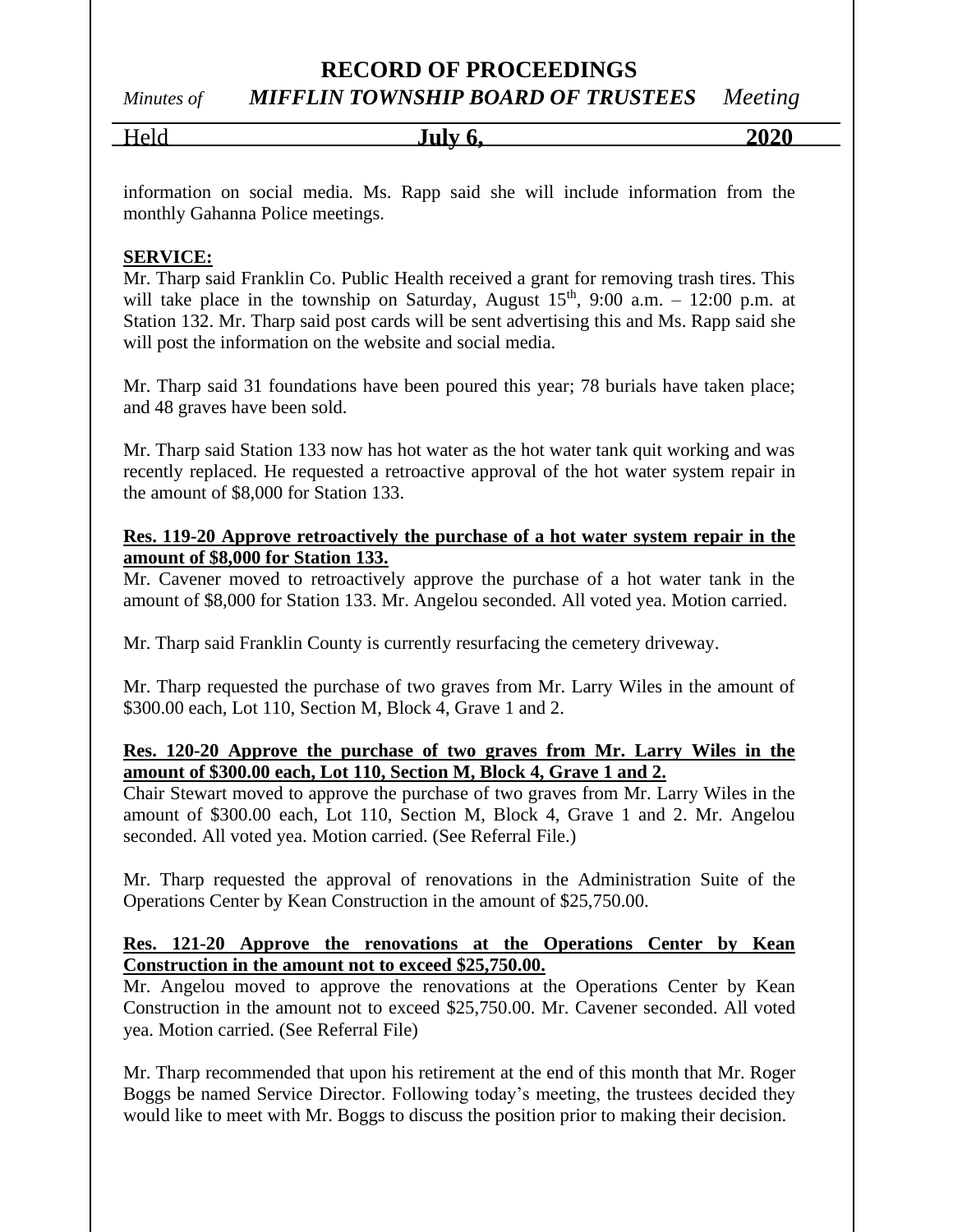# *Minutes of MIFFLIN TOWNSHIP BOARD OF TRUSTEES Meeting*

Held **July 6, 2020**

## **POLICE:**

Chief Price presented his 2021 budget. (See Referral File.)

# **FIRE:**

Chief Kauser presented his 2021 budget. (See Referral File.)

Chief Kauser requested the approval of sick leave donation for firefighter Diehl. Mr. Angelou said for the record these requests are reviewed and decided on a case-by-case basis.

There was discussion about possibly increasing the maximum accrual limit of sick leave next year.

## **Res. 122-20 Approve donation of accrued time to Firefighter Mike Diehl.**

Chair Stewart moved to approve the donation of accrued time to Firefighter Mike Diehl. Mr. Cavener seconded. All voted yea. Motion carried. (See Referral File.)

Chief Kauser said there is a need to have houses where new recruits can train on live fires. He said houses are hard to find for live burns. Chief Kauser requested approval for live fire training on two homes on Armuth Avenue that were offered by Mr. Fred Kenimer.

Mr. Tharp said he would estimate the demolition of the Armuth Avenue homes to cost \$10,000 - \$15,000 each, if not burned in the live fire training.

## **Res-123-20 Approve live fire training/demolition of homes on Armuth Avenue.**

Chair Stewart moved to approve live fire training/demolition of two homes on Armuth Avenue. Mr. Angelou seconded. All voted yea. Motion carried.

Chief Kauser requested the replacement of 16 desktop and 5 Locutions Public Address Fire Station computers from CDW-G in the amount of \$18,375.00.

## **Res. 124-20 Approve the replacement of 16 desktop and 5 Locutions Public Address Fire Station computers from CDW-G in the amount of \$18,375.00.**

Mr. Angelou moved to approve the replacement of 16 desktop and 5 Locutions Public Address Fire Station computers from CDW-G in the amount of \$18,375.00. Mr. Cavener seconded. All voted yea. Motion carried. (See Referral File.)

Mr. Main said he expects to get  $5 - 7$  years of life from the computers.

## **OPERATIONS CENTER:**

Chief Kauser requested the approval to purchase a Locutions PA System for the Operations Center in the amount of \$9,605.00.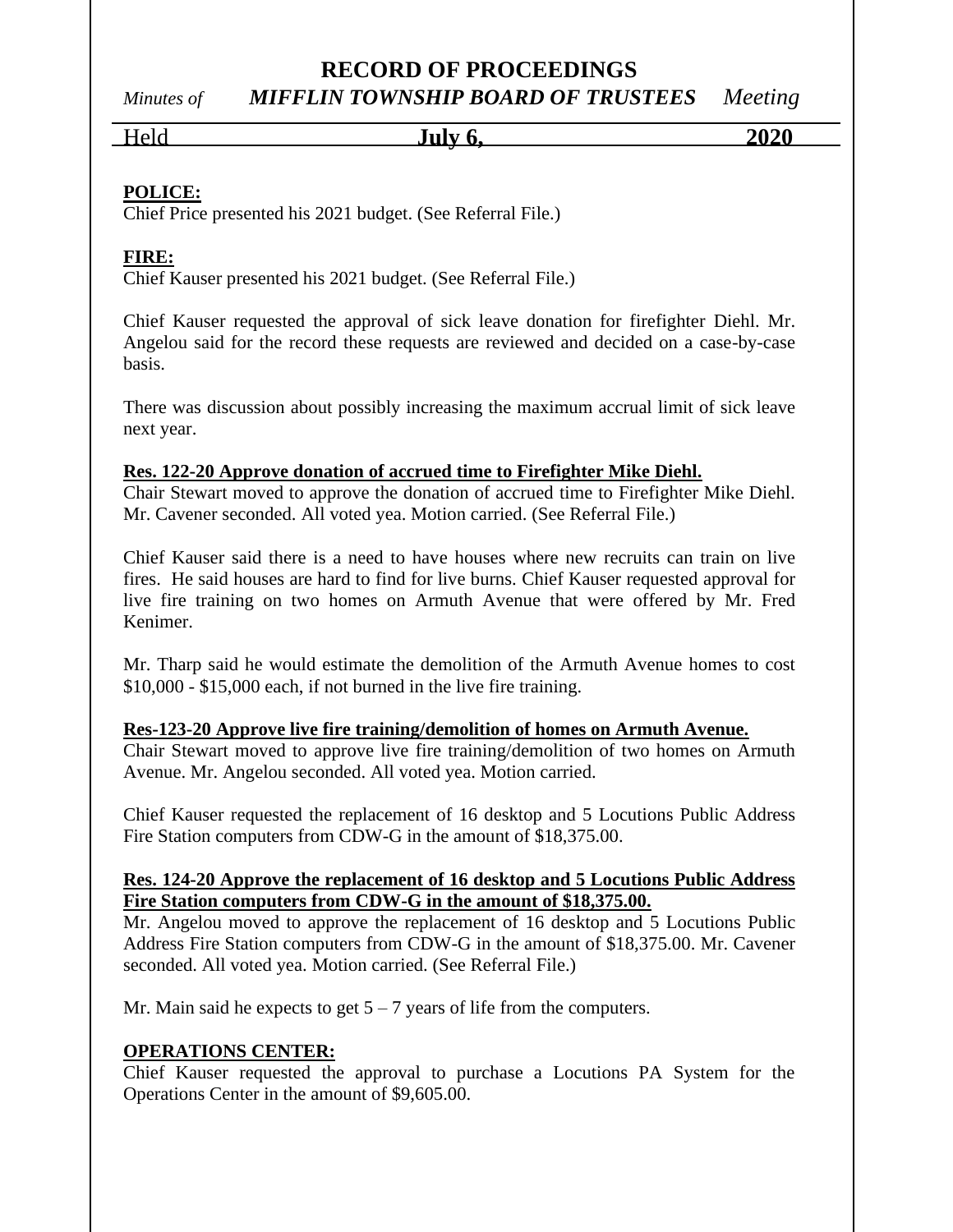*Minutes of MIFFLIN TOWNSHIP BOARD OF TRUSTEES Meeting*

| Held | July 6. | 2020 |
|------|---------|------|
|      |         |      |

## **Res. 125-20 Approve the purchase of a Locutions PA System for the Operations Center in the amount of \$9,605.00.**

Chair Stewart moved to approve the purchase of a Locutions PA System for the Operations Center in the amount of \$9,605.00. Mr. Cavener seconded. All voted yea. Motion carried. (See Referral File.)

Chief Kauser said in order to get the computer hardware up and running at the Operations Center, he is requesting the approval to purchase six network switches and engineering services from Affiliated Resource Group in the amount of \$27,537.88. He said each Suite will have its own switch.

## **Res. 126-20 Approve the purchase of six network switches and engineering services from Affiliated Resource Group in the amount of \$27,537.88.**

Mr. Cavener moved to approve the purchase of six network switches and engineering services from Affiliated Resource Group in the amount of \$27,537.88. Mr. Angelou seconded. Chair Stewart abstained. Mr. Cavener and Mr. Angelou voted yea. Motion carried. (See Referral File.)

Chief Kauser requested approval to purchase and expand the existing Milestone brand video security system (operated by the City of Gahanna) from Sound Communications in the amount of \$42,690.05. This cost will include hardware and licensing.

## **Res. 127-20 Approve the purchase and expansion of the existing Milestone brand video security system (operated by the City of Gahanna) from Sound Communications in the amount of \$42,690.05.**

Mr. Cavener moved to approve the purchase and expansion of the existing Milestone brand video security system (operated by the City of Gahanna) from Sound Communications in the amount of \$42,690.05. Mr. Angelou seconded. All voted yea. Motion carried. (See Referral File.)

Chief Kauser requested the approval to purchase and install the public address system (Locutions) and speakers for the Fire Administration Suite and the Emergency Operations Center (EOC) from B and C Communications in the amount of \$18,000.00.

## **Res. 128-20 Approve the purchase and installation of the overhead public address system (Locutions) and speakers for the Fire Administration Suite and EOC from B and C Communications in the amount of \$18,000.00.**

Mr. Cavener moved to approve the overhead public address system (Locutions) and speakers for the Fire Administration Suite and EOC from B and C Communications in the amount of \$18,000.00. Mr. Angelou seconded. All voted yea. Motion carried. (See Referral File.)

There was discussion about process efficiencies to keep the Operations Center project ontime. The trustees discussed that awaiting required trustees' approvals for expenditures could pose delays. As a solution, Chair Stewart requested Administrator White research whether Chair Stewart has authorization to approve expenditures up to \$50,000. Chair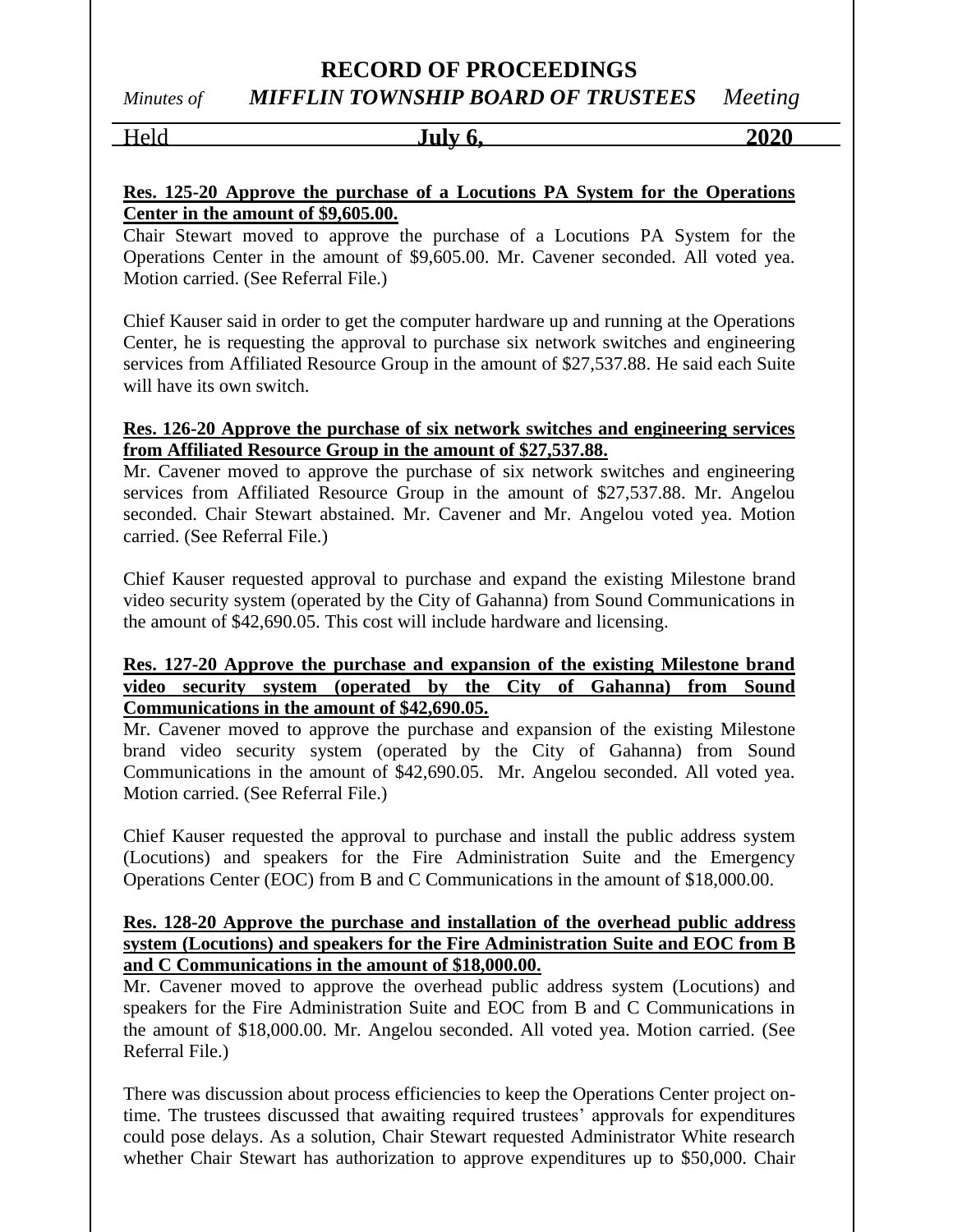## *Minutes of MIFFLIN TOWNSHIP BOARD OF TRUSTEES Meeting*

| _<br>-<br>------ | T. . 1.<br>$\mathbf{u}$<br>ີ | $\sim$ $\sim$<br>-- |
|------------------|------------------------------|---------------------|
|                  |                              |                     |

Stewart requested Fiscal Officer Duff, Chief Kauser and Administrator White define a process to approve expenditures and create reporting of such spending for back-up documentation and transparency. They agreed to do so.

Chief Kauser said he is "very close to driving a stake in the ground" regarding no more changes to the Operations Center project. He said further delays will prolong revenue.

Chief Kauser said he is seeing a rise in active COVID19 cases within the community. He said because of COVID19, the Fire Prevention Open House has been cancelled. He said he will work with Ms. Rapp to create public service announcement videos featuring staff and community, equipment, and the fire houses. He plans to have the trustees' involvement and their approval to release the videos.

Mr. Cavener said he understands the reasoning but does not like that the Fire Prevention Week was cancelled as it has been a tradition and so many people have enjoyed it in the past.

Chief Kauser said he is looking into options to house Station 132 firefighters temporarily until the new station is built. He said the Police staff may need to be relocated. Chief Price said he is fine with that if necessary.

Chief Kauser requested to appropriate previously certified funds and insurance disbursements in the amount of \$58,000 into Fire Fund account #2191-220-523234 (Facility Repairs). He said this amount will fund previously approved repairs to the flat roof of Station 131, the replacement of the hot water system at Station 133 and anticipated repairs to the roof at the Annex 485 Rocky Fork Boulevard.

## **Res. 129-20 Appropriate previously certified funds and insurance disbursements in the amount of \$58,000 into Fire Fund account #2191-220-523234**

Chair Stewart moved to appropriate previously certified funds and insurance disbursements in the amount of \$58,000 into Fire Fund account 2191-220-523234. Mr. Cavener seconded. All voted yea. Motion carried.

Chief Kauser said to expect at an upcoming meeting a request to approve a construction manager proposal for new building.

## **MIFFLIN DISPATCH:**

No report.

**IT:**

No report.

Chair Stewart requested an Executive Session per ORC Section 121.22 (G) (1) Purpose: to consider the appointment, employment, dismissal, discipline, promotion, demotion, or compensation of a public employee or official, or the investigation of charges or complaints against a public employee, official, license, or regulated individual,